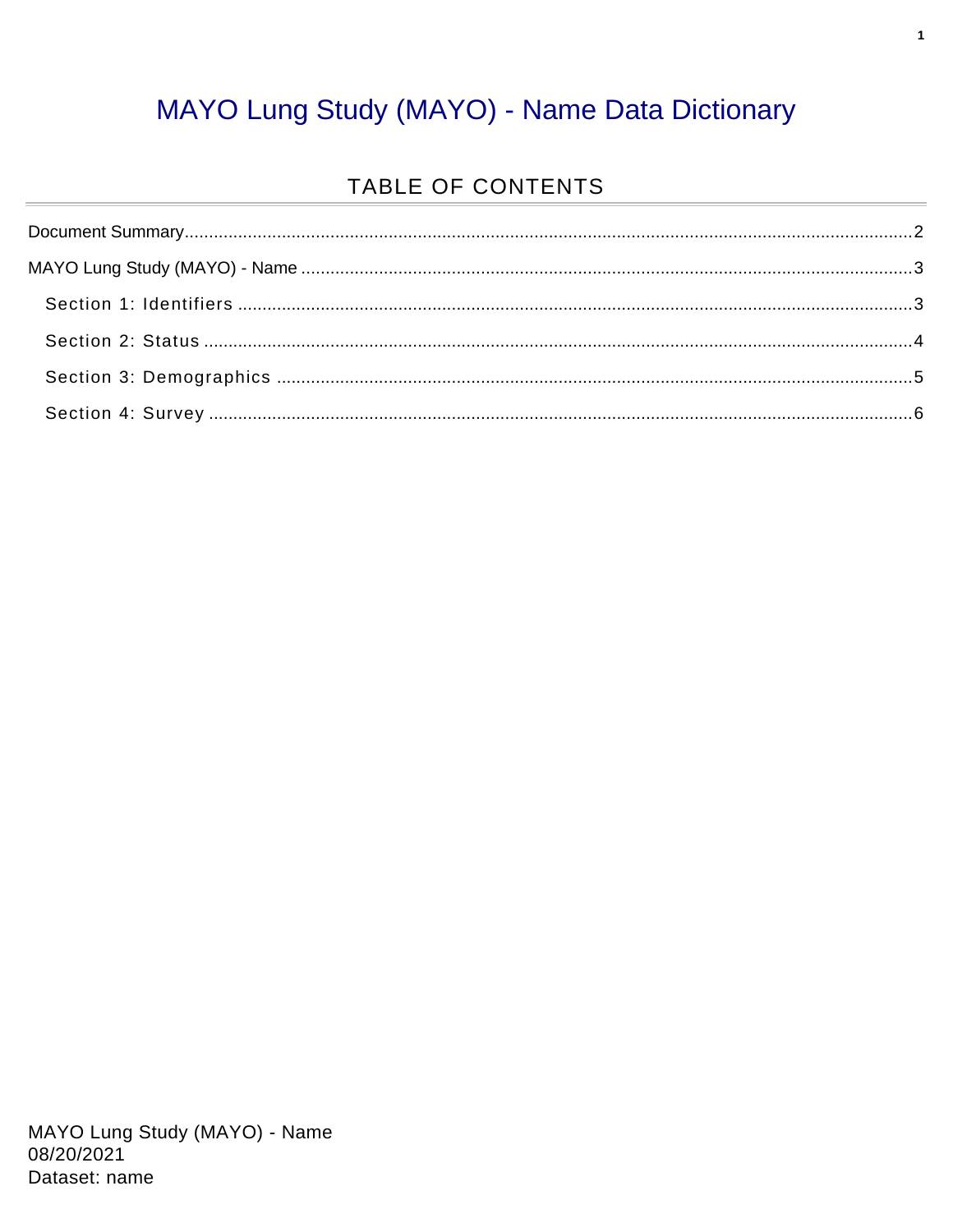### Document Summary

<span id="page-1-0"></span>

| Property          | Value                         |  |
|-------------------|-------------------------------|--|
| Document Title    | MAYO Lung Study (MAYO) - Name |  |
| Date Created      | 08/20/2021                    |  |
| For Dataset       | name                          |  |
| Sections          | 4                             |  |
| <b>Entries</b>    | 53                            |  |
| Document Filename | dictionary_name-08202021.rtf  |  |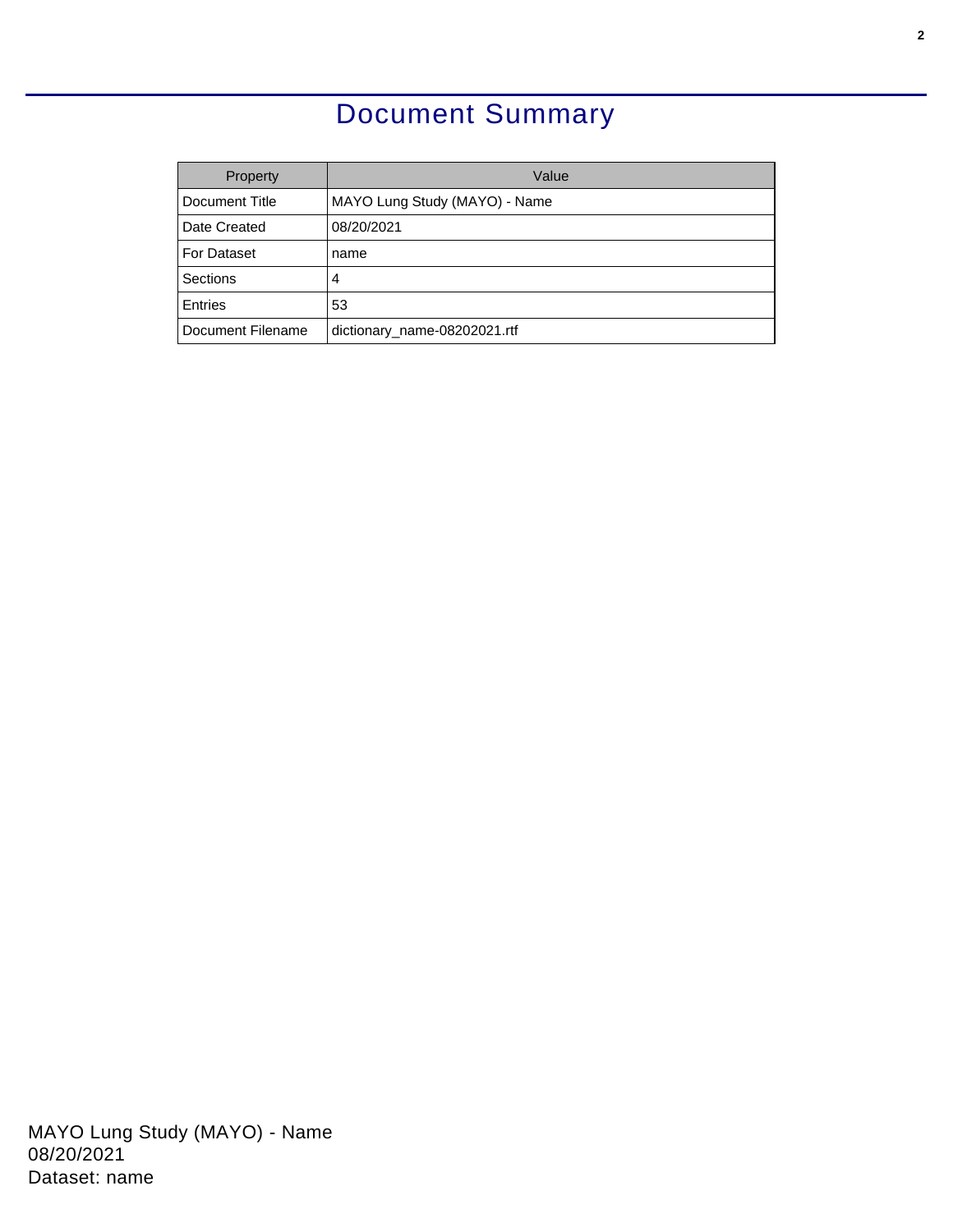# MAYO Lung Study (MAYO) - Name Section 1: Identifiers

<span id="page-2-1"></span><span id="page-2-0"></span>

| Variable   | _abel              | <b>Description</b> | Format Text <sup>l</sup> |
|------------|--------------------|--------------------|--------------------------|
| <b>PID</b> | Patient Identifier |                    | Num                      |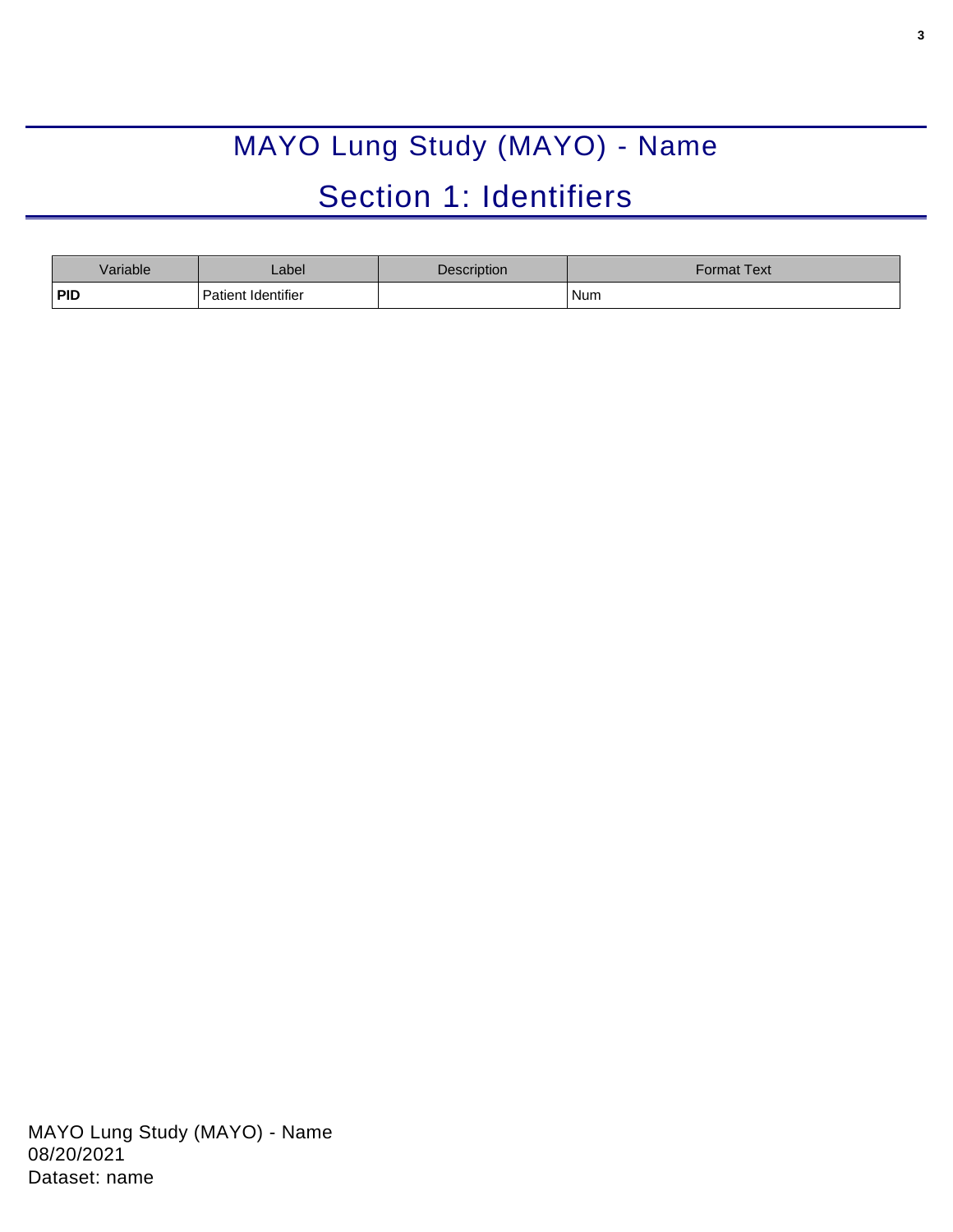### Section 2: Status

<span id="page-3-0"></span>

| Variable          | Label                                  | Description | <b>Format Text</b>                                                                                                                                                              |
|-------------------|----------------------------------------|-------------|---------------------------------------------------------------------------------------------------------------------------------------------------------------------------------|
| arm               | <b>Type Of Patient</b>                 |             | 1="Participant"<br>$2 = "Control"$<br>3="Participant, MD"<br>4="Control, MD"<br>5="Participant, relative of MD"<br>6="Control, relative of MD"                                  |
| entry_date        | Date Of Entry If Entered<br>Onto Study |             | <b>SAS Date</b><br>.M="Missing"                                                                                                                                                 |
| entry_stat        | <b>Entry Status</b>                    |             | 1="Not randomized"<br>2="Excluded, not re-admitted (does not include<br>prevalence)"<br>3="Initial screen never completed or refused"<br>4="Prevalence"<br>5="Entered in study" |
| init_interview_dt | Date Of Initial Interview              |             | <b>SAS Date</b><br>M="Missing".                                                                                                                                                 |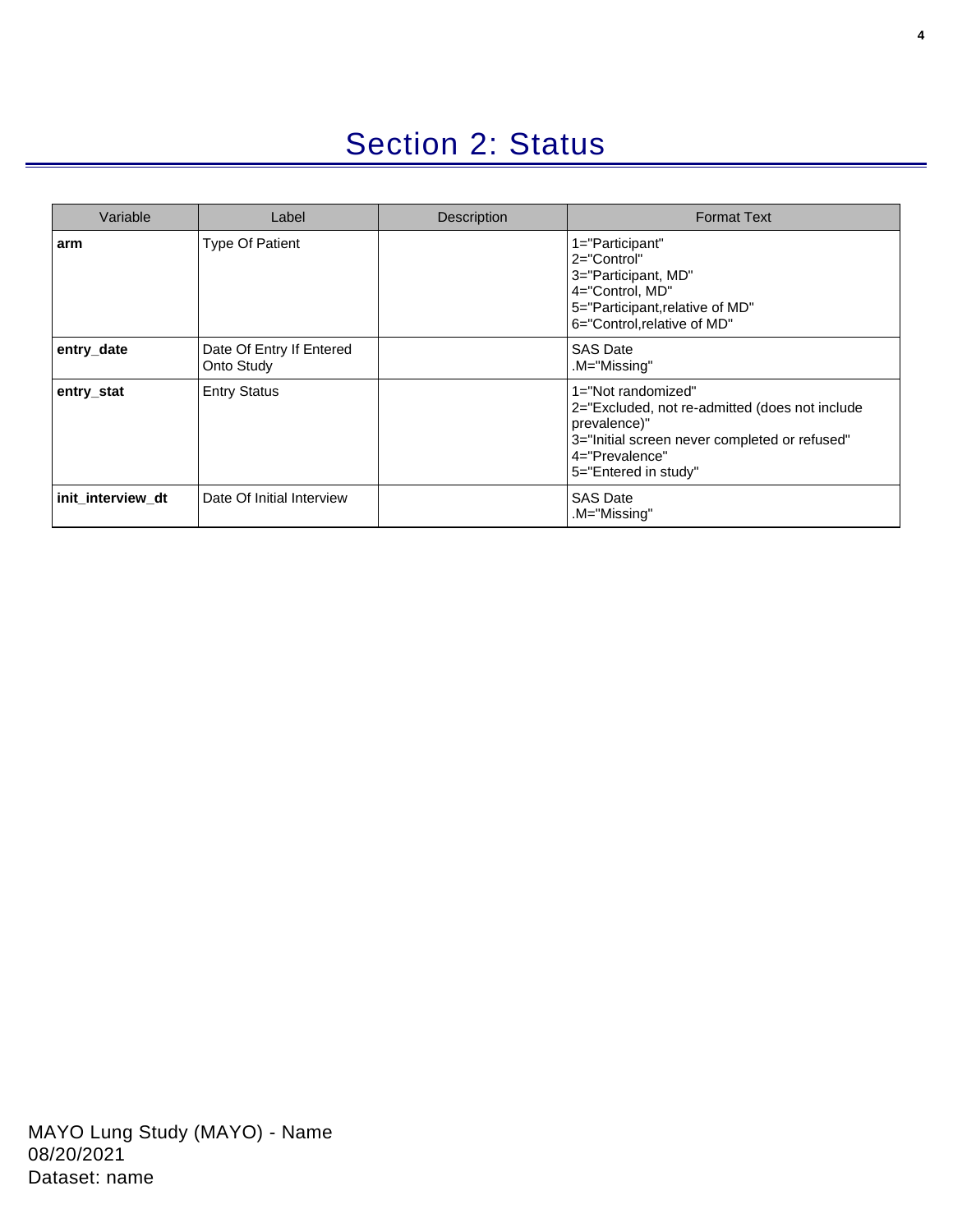## Section 3: Demographics

<span id="page-4-0"></span>

| Variable    | Label                      | Description | <b>Format Text</b>                                     |
|-------------|----------------------------|-------------|--------------------------------------------------------|
| age_entry   | Age At Entry               |             | <b>Num</b>                                             |
| height      | Height (in)                |             | <b>Num</b>                                             |
| patient_loc | <b>Location Of Patient</b> |             | $1 =$ "< 100 miles"<br>2="> 100 miles"                 |
| race        | Race Of Patient            |             | $1 = "White"$<br>2="Black"<br>3="Other"<br>9="Unknown" |
| weight      | Current (lbs)              | lbs         | <b>Num</b>                                             |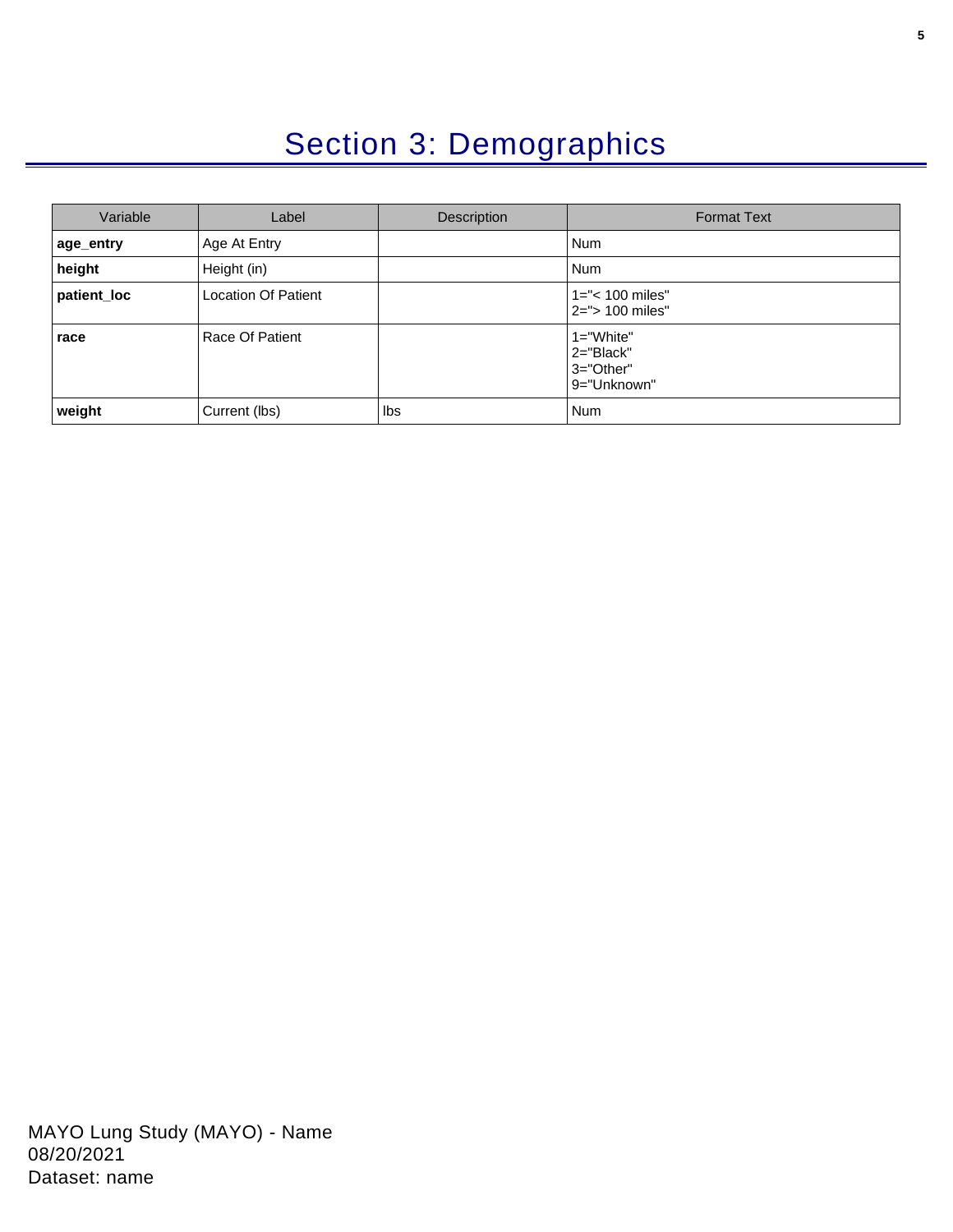# Section 4: Survey

<span id="page-5-0"></span>

| Variable          | Label                                                                  | Description                                                                                                         | <b>Format Text</b>                                                        |
|-------------------|------------------------------------------------------------------------|---------------------------------------------------------------------------------------------------------------------|---------------------------------------------------------------------------|
| active            | <b>Currently Active If Not</b><br>Employed                             |                                                                                                                     | .M="Missing / Not Applicable"<br>$0 = "No"$<br>$1 = "Yes"$<br>9="Unknown" |
| air_pollution     | Exposure To: Air Pollution                                             |                                                                                                                     | $0 = "No"$<br>$1="Yes"$<br>9="Unknown"                                    |
| amt_cig           | Amount Of Cigarettes<br><b>Usually Smoked</b>                          |                                                                                                                     | $1 =$ "Less than $1/2$ "<br>2="1/2 to 3/4"<br>3="Over 3/4"<br>9="Unknown" |
| arsenic           | Exposure To: Arsenic                                                   |                                                                                                                     | $0 = "No"$<br>$1 = "Yes"$<br>9="Unknown"                                  |
| asbestos          | <b>Exposure To: Asbestos</b>                                           |                                                                                                                     | $0 = "No"$<br>$1 = "Yes"$<br>9="Unknown"                                  |
| bronchitis        | Bronchitis Or Pneumonia<br>In The Past Year                            |                                                                                                                     | .M="Missing / Not Applicable"<br>$0 = "No"$<br>$1 = "Yes"$<br>9="Unknown" |
| chest_colds       | <b>Frequent Chest Colds</b>                                            |                                                                                                                     | $0 = "No"$<br>$1="Yes"$<br>9="Unknown"                                    |
| chest_pain        | <b>Chest Pains &amp; Aches</b>                                         |                                                                                                                     | $0 = "No"$<br>$1 = "Yes"$<br>9="Unknown"                                  |
| chest_pain_breath | <b>Chest Pains &amp; Aches</b><br>Aggravated By Deep<br><b>Breaths</b> |                                                                                                                     | .M="Missing / Not Applicable"<br>0="No"<br>$1 = "Yes"$<br>9="Unknown"     |
| chest_pain_worse  | <b>Chest Pains &amp; Aches</b><br><b>Worsened Recently</b>             |                                                                                                                     | .M="Missing / Not Applicable"<br>0="No"<br>$1="Yes"$<br>9="Unknown"       |
| cig_per_day       | Number Of Cigs Smoke/<br>Day Now, Or Prior To<br>Quitting              | If yes, number of cigarettes<br>smoked per day now. If no,<br>number of cigarettes<br>smoked per day when<br>smoked | Num                                                                       |
| cough_blood       | Cough Up Blood In The<br>Last Year                                     |                                                                                                                     | $0="No"$<br>$1 = "Yes"$<br>9="Unknown"                                    |
| cough blood amt   | Cough Up Blood In The<br>Last Year - More Than A<br>Trace              |                                                                                                                     | .M="Missing / Not Applicable"<br>$0 = "No"$<br>$1 = "Yes"$<br>9="Unknown" |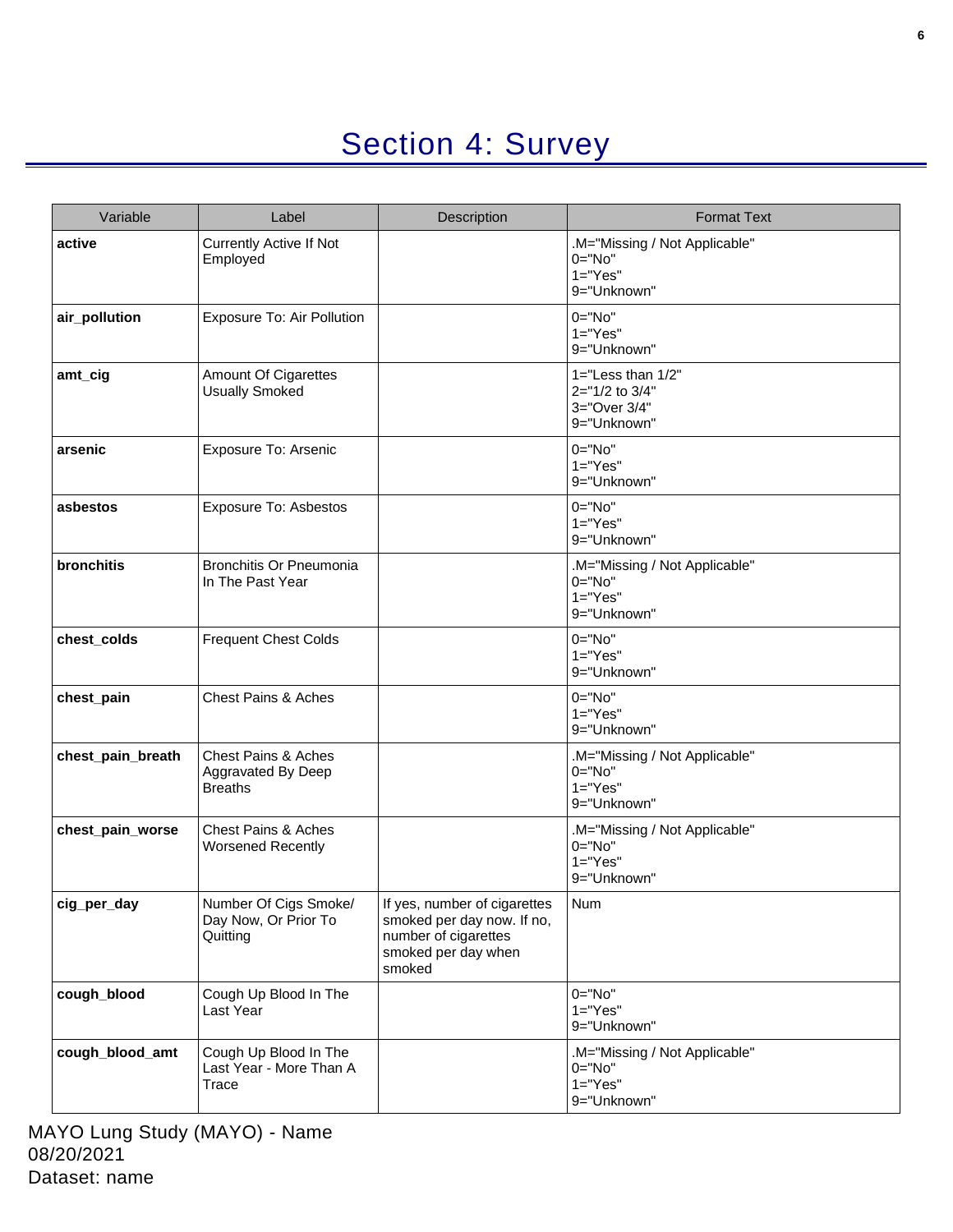| Variable          | Label                                               | Description | <b>Format Text</b>                                                      |
|-------------------|-----------------------------------------------------|-------------|-------------------------------------------------------------------------|
| cough_blood_times | Cough Up Blood In The<br>Last Year - Several Times? |             | .M="Missing / Not Applicable"<br>$0="No"$<br>$1="Yes"$<br>9="Unknown"   |
| cough_daily       | Cough Daily                                         |             | $0="No"$<br>$1="Yes"$<br>9="Unknown"                                    |
| cough_more        | Cough More Now Than 1<br>Year Ago                   |             | $0 = "No"$<br>$1="Yes"$<br>9="Unknown"                                  |
| curr_employed     | <b>Currently Employed?</b>                          |             | .M="Missing / Not Applicable"<br>$0 = "No"$<br>$1="Yes"$<br>9="Unknown" |
| dust              | Exposure To: Dust                                   |             | $0 = "No"$<br>$1="Yes"$<br>9="Unknown"                                  |
| emphysema         | Emphysema                                           |             | $0 = "No"$<br>$1="Yes"$<br>9="Unknown"                                  |
| ever_cancer       | Ever Had Cancer                                     |             | .M="Missing / Not Applicable"<br>$0 = "No"$<br>$1="Yes"$<br>9="Unknown" |
| high_temp         | Exposure To: High<br>Temperatures                   |             | $0="No"$<br>$1="Yes"$<br>9="Unknown"                                    |
| hoarse            | Hoarse Voice In The Past<br>Year                    |             | $0="No"$<br>$1="Yes"$<br>9="Unknown"                                    |
| hoarse_worse      | If Yes, Worsened Lately                             |             | .M="Missing / Not Applicable"<br>$0="No"$<br>$1="Yes"$<br>9="Unknown"   |
| inhale            | Inhale                                              |             | $0 = "No"$<br>1="Yes"<br>9="Unknown"                                    |
| inhale_deep       | Inhale Deeply                                       |             | $0="No"$<br>$1="Yes"$<br>9="Unknown"                                    |
| nickel_chromium   | Exposure To: Nickel Or<br>Chromium                  |             | $0 = "No"$<br>$1="Yes"$<br>9="Unknown"                                  |
| other_xrays       | X-Ray In The Past 10<br>Years Not At Mayo Clinic    |             | .M="Missing / Not Applicable"<br>$0="No"$<br>$1="Yes"$<br>9="Unknown"   |
| phlegm            | Frequently Cough Up<br>Phlegm, Sputum, Or<br>Mucus  |             | .M="Missing / Not Applicable"<br>$0 = "No"$<br>$1="Yes"$<br>9="Unknown" |